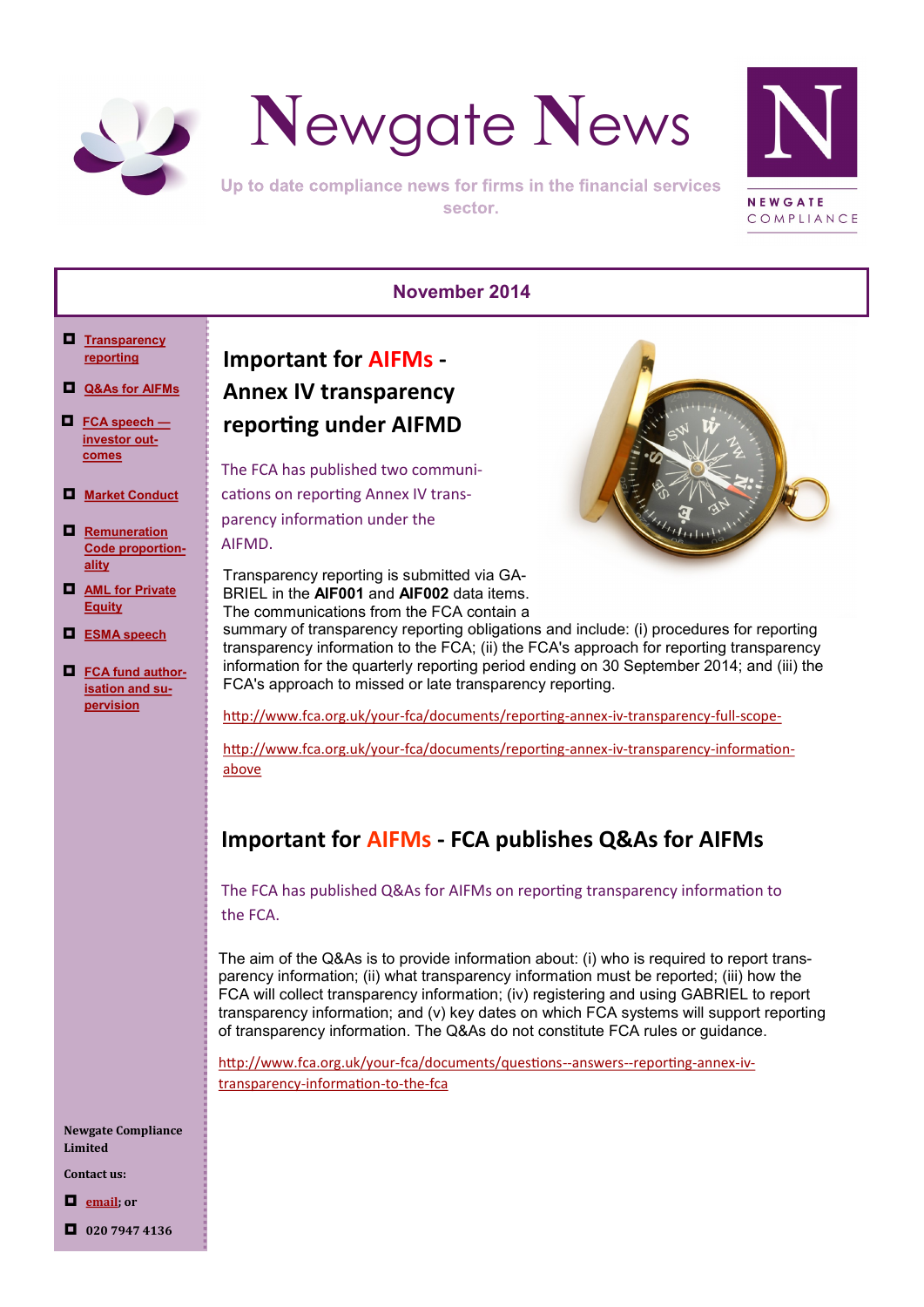# <span id="page-1-0"></span>**Important for Fund Managers - FCA speech on getting the right investor outcomes**

The FCA has published a speech by William Amos, Director of Wholesale Banking and Investment Management at the Investment Week Fund Management Summit in London.

The speech was in relation to achieving the right outcomes for investors and set out the FCA's expectations and approach on fund authorisation and supervision and the need to ensure that firms get the best possible result for their customers. The FCA also provided information on the new Fund Authorisation and Supervision Team. The new team will focus on supervising UK-authorised funds (both UCITS and AIFs), with an initial focus area on valuation and liquidity management.

[http://www.fca.org.uk/news/fund](http://www.fca.org.uk/news/fund-forum-getting-the-right-investor-outcomes)-forum-getting-the-right-investor-outcomes

#### **Important for all Firms - FCA speech on market conduct**

The FCA has published a speech by Patrick Spens, Head of Market Monitoring, at the British Bankers' Association Market Abuse Conference.

The FCA has published a speech by Patrick Spens, Head of Market Monitoring, at the British Bankers' Association Market Abuse Conference. The speech focused on the FCA's expectations relating to market surveillance. Points of interest in the speech include: (i) market abuse remains a high priority for the FCA; (ii) the processes and procedures for dealing with suspicious transaction reports (STRs); (iii) the misconception that the gilt market cannot suffer the effects of market abuse. The FCA will be writing to all firms engaged in fixed income trading asking them to provide it with their three near "misses" for fixed income STRs and their reasons for not sending.

[http://www.fca.org.uk/news/surveillance](http://www.fca.org.uk/news/surveillance-the-fcas-expectations-and-toolkits)-the-fcas-expectations-and-toolkits

## **Important for Fund Managers - Remuneration Code proportionality guidance**

The FCA has created a new webpage for firm's wishing to vary their proportionality level.

The webpage enables a firm or a group that believes that it may fall into a lower proportionality level to apply for individual guidance from the FCA to vary its proportionality level. The application will need information to support the application including reasoning and justification referring to the proportionality principle set out in Chapter 19A of SYSC. The FCA provides three application templates to ensure there is a consistent decision-making process. A firm must continue to apply the Remuneration Code as outlined in the FCA's general guidance on proportionality under SYSC 19A or 19C until it receives FCA approval of its application.

[http://www.fca.org.uk/firms/being](http://www.fca.org.uk/firms/being-regulated/remuneration-codes/variation-of-proportionality-level)-regulated/remuneration-codes/variation-of-proportionality[level](http://www.fca.org.uk/firms/being-regulated/remuneration-codes/variation-of-proportionality-level)